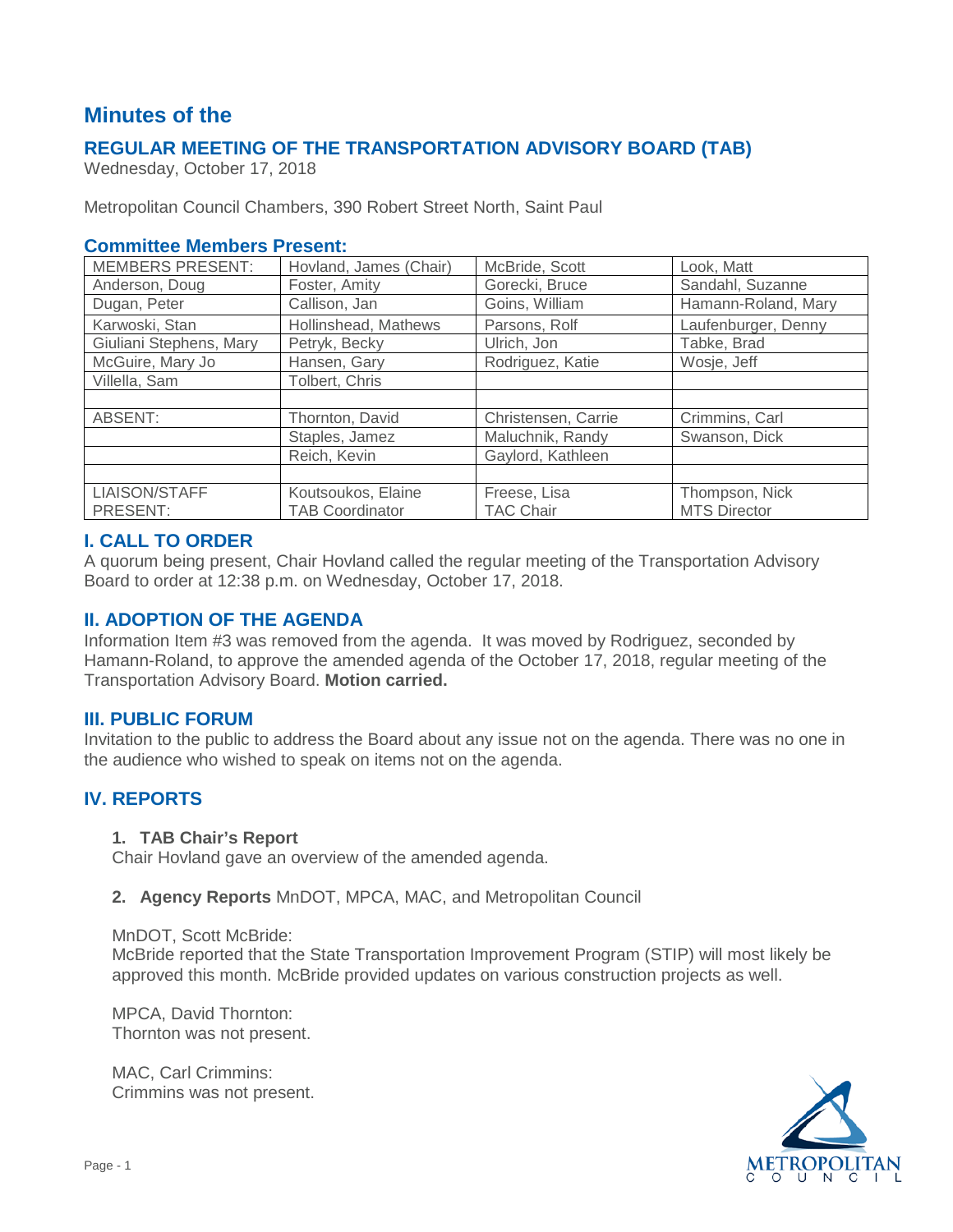Metropolitan Council, Katie Rodriguez:

Rodriguez reported that the final funding has been received for the Minneapolis Bus Garage and she thanked the TAB for the TAB contribution. Rodriguez reported that with this project, the useful bus lives have been extended, as well as supporting the conversion of the fleet to electric.

# **V. CONSENT ITEMS**

**1. Approval of Minutes from September 19, 2018** It was moved by McGuire, seconded by Hamann-Roland, to approve the minutes of the September 19, 2018, regular meeting of the Transportation Advisory Board. **Motion carried.**

# **VI. ACTION ITEMS**

**1. 2018-48** TIP Amendment: I-94, Corridors of Commerce (7W), release for public comment

MTS Senior Planner Joe Barbeau presented this item.

McBride added that there are three construction projects in the I-94 Corridor that are being coordinated as one project in regard to traffic management, traffic impacts, and communication with the public from now until 2021.

It was moved by Anderson, seconded by Hamann-Roland, that: The Transportation Advisory Board approve an amendment into the 2019-2022 TIP to add a project reconstructing and expanding I-94 in Wright County (8680-172) for the purpose of releasing it for a public comment period. **Motion carried.**

#### **VII. INFORMATION AND DISCUSSION ITEMS**

#### **1. MSP-Memphis Leadership Roundtable**

Bill Goins presented this item.

Chair Hovland said that Dr. Kasarda's aerotropolis presentation would be beneficial for TAB members and Metropolitan Council members to see. Foster asked if the conversation came to everyday riders or if it stopped at commerce and commuters. Goins answered that in the one-day timeframe they did not broach those conversations but there is room to start doing so. Sandahl shared her experience meeting with Atlanta's Chamber of Commerce regarding airport expansion driving economic development. Goins is working with the Memphis delegation and Dr. Jack Kasarda to arrange a meeting in mid-November with TAB and Metropolitan Council members.

#### **2. Travel Behavior Inventory**

MTS Planning Analyst Jonathan Ehrlich presented this item.

McGuire asked for more details on the survey response. Ehrlich said it is a random sample and there is a demographic difference with older adults less likely to be adept with a smartphone so that is why there is the option to participate without a smartphone. In general, senior citizens tend to be over-represented, whereas younger participants are more difficult to engage. Ehrlich shared that there will be targeted social media and work with community ambassadors as well. Ehrlich added that the survey is available in 5 additional languages. Giuliani Stephens asked about model updates. Ehrlich said in the past, survey data was updated once a decade, so now with more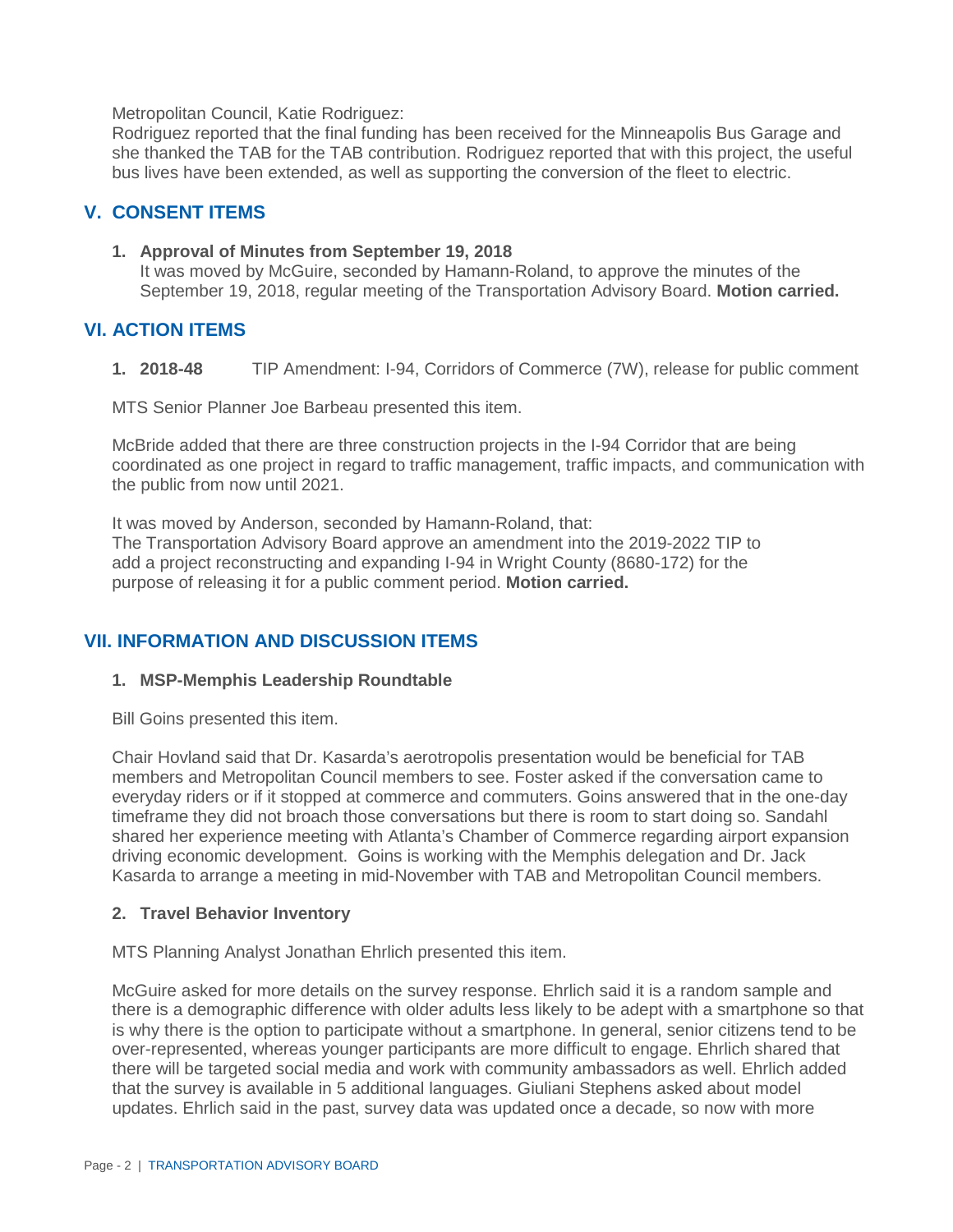frequent updates, models will potentially be out of date slightly more often. Giuliani Stephens asked how the model being changed on a regular basis gets tied into the TAB's funding decisions. Ehrlich said the Regional Solicitation is done every two years so presumably it would refer applicants to use the most current data. TAB Coordinator Koutsoukos added that there are measures in the applications asking applicants to provide their own forecasted data and methodology or use the Metropolitan Council's data.

### **3. Unique Projects Evaluation**

This item was removed from the agenda.

### **4. Regional Solicitation Funding Options**

MTS Highway Planning & TAB/TAC Process Manager Steve Peterson presented this item.

Chair Hovland asked about funding smaller projects. Peterson said if the theme was to fund smaller projects it would tend to shy away from funding projects like bridges because of scoring ties and other factors. Rodriguez said that staff has flexibility and if there are natural breaks it would be helpful to have them presented that way with the various options, the bridge category is a good example. Hovland agreed that staff and scorers might benefit from more flexibility as they use the ranges as "bumper guards." Ulrich shared that when federal funds are received it increases the cost of the project by 30% and he wondered if we did a lot of small project would it add on 30% on to all of them. Peterson said there are some inefficiencies to doing small projects because of that and so it would have to be weighed, other regions are having that same discussion. Callison asked if 4 and 6 were different options. Peterson answered they were different, 6 is more bike/ped heavy, 4 increases transit. Hovland shared that some want to see everything scored out before making decisions on flexibility. Hollinshead asked if there is anywhere in the scoring system where the integration of modes receives additional points: intermodal not just multimodal. Peterson said the multimodal criterion does look at the integration of modes and it is in every category. Hollinshead said 4 and 6 seem like places to put more money since there have been a lot of bike and ped applications. Karwoski asked for more description on 7. Peterson said it would look at the size of the request going in ranked order and it is the opposite of 6. Ulrich gave the example of the TAB loaning money to the Crosstown Project and there was a year-long debate whether one large project or multiple little projects should be funded. Ulrich shared that he thought fewer larger projects carried more economic impact than multiple smaller projects. Rodriguez clarified that the TAB can always add a scenario in November for staff to look at as well. Look said it may be helpful to see scenarios spelled out for what specifically will happen if any of these options are chosen. TAB Coordinator Koutsoukos clarified that Peterson is here to ask which options does the TAB want staff to explore initially and come back to TAB with in November, then after the TAB sees those staff can always continue in other directions as the TAB would like. Callison said it makes sense to stick with the historical direction and then once the TAB has more information there can always be another route taken. Koutsoukos said that Funding and Programming will be reviewing draft scores and releasing them to the applicants to appeal, so the final scores will be approved before the TAB meets again. Hovland commented that he hasn't seen politicization of this process in the past and he feels confident that the TAB can work together for the betterment of the region. Goins asked for future clarity of projects tied to expansion versus projects tied to renovation and maintenance which are 2 and 3 on the list. McGuire asked how to maintain flexibility and Peterson said staff will come back to the TAB with options based on today's conversation. Anderson added that the TAB is looking to move the region forward and balancing economic growth and quality of life. Laufenburger asked for clarification on money coming back and overprogramming dollars. Peterson said it is federal money allocated to the region, money trickling back from the other states that don't use it. Koutsoukos said in the last round we overprogrammed in anticipation that projects